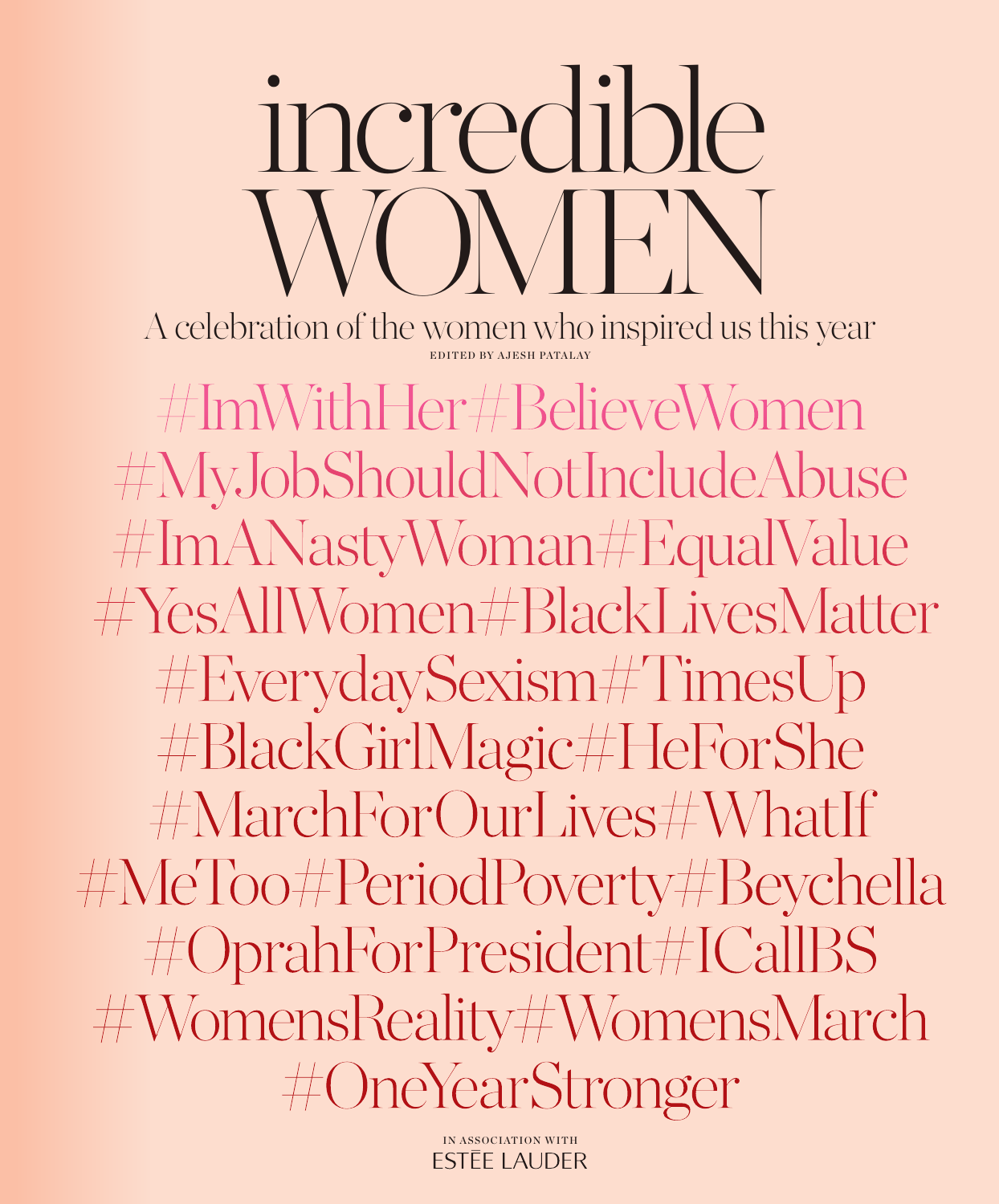# One Year<br>Stronger

For 2018's Incredible Women list, our fourth annual celebration of the women who have inspired and empowered us over the last year,

there was one indisputable starting point, and not only because it marked the beginning of our 12-month period. Last October, the #MeToo movement erupted when revelations of sexual misconduct in the film, fashion and other industries broke. It was a reckoning that shook the world and shifted the culture, and has remained the backdrop to every discussion. It also inspired the theme of this year's list: One Year Stronger. For in the wake of those revelations, women have stood up and spoken out – whether on sexual abuse, women's rights, gun control or equal pay – in an unprecedented show of unity and intent, and come through looking, feeling and being stronger than ever.

Alongside the countless game-changers and groundbreakers featured in these pages, we are also honoring those Voices that made the world stop and listen – from EMMA GONZALEZ to OPRAH WINFREY – as well as the journalists who told the stories that needed to be told, among them *The New York Times* writers MEGAN TWOHEY and JODI KANTOR, who broke the Weinstein story. And lest we forget the women who brought us joy – we share our 10 most life-affirming moments of 2018, which includes the wedding of MEGHAN, Duchess of Sussex, a hugely popular addition to the British royal family and, significantly, already a successful actress, activist and business woman in her own right. In addition, we asked six global heroines, including NICOLE KIDMAN,

Contributors Ajesh Patalay Rebecca Broadley Ananda Pellerin Picture research Kim Turney Nikki McClarron Design Imogen Bellotti Günther Spiegel Sub Editor Rosanna Steinberg

KARLIE KLOSS and CHIMAMANDA NGOZI ADICHIE, to nominate their unsung heroines, in the hope of telling stories about women that don't necessarily get reported on. Because, as we see it, being an incredible woman isn't about being famous, it's about inspiring others through action.

Finally, we are proud to share four exclusive letters, including one by MERYL STREEP written about why we need journalists now more than ever. Joining hers are letters by CAMERON RUSSELL addressed to the fashion industry, TIFFANY HADDISH to her 18-year-old self (a letter of encouragement that all self-doubters should read), and EMMA WATSON to SAVITA HALAPPANAVAR, whose tragic death in 2012 led to this

year's historic vote in Ireland to repeal the ban on abortion. We hope these letters, and the list more broadly, stir you to stand up and speak out on the issues that matter to you.

**Aiesh Patalay** 





**HILL** says "It is time to end the culture of silence. I've been at this work for 26 years. This moment presents us with an unprecedented opportunity to make real change.'













**RHIMES** says "If this group of women can't fight for a model for other women who don't have as much power and privilege, then who can?"